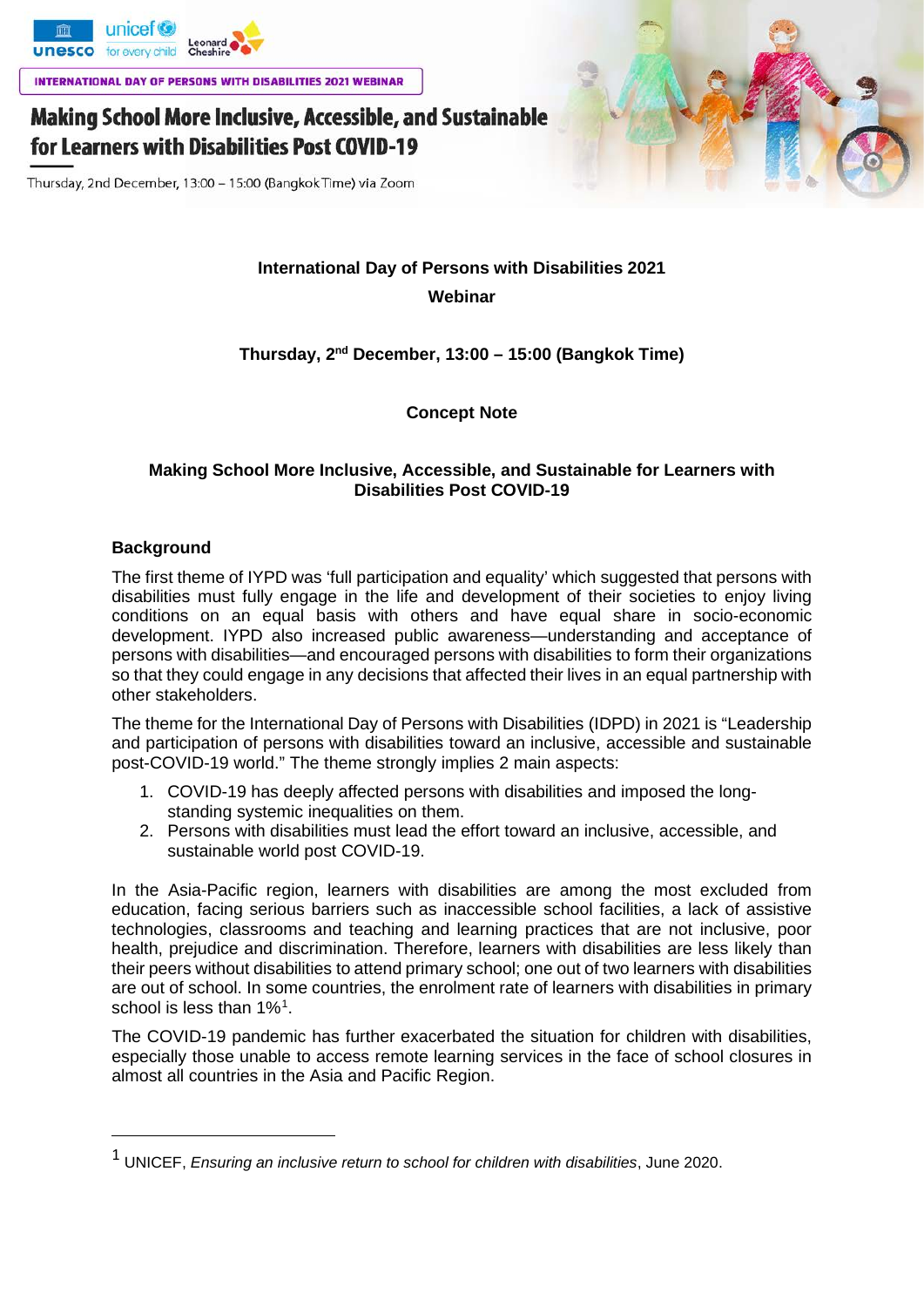Now the global vaccination rate is soaring with over 50% of the world population fully vaccinated<sup>[2](#page-1-0)</sup>. Many countries are opening. Undoubtedly, schools in many countries will soon fully reopen. This is the time to promote 'Open Up Better' by putting in place mechanisms and measures to make schools more inclusive, accessible, and sustainable in partnership with Organizations of Persons with Disabilities (OPDs).

IDPD 2021's observance is an excellent opportunity to promote inclusive education, highlighting progress made, including in the context of school reopening and building back better, and mobilizing support for the dignity, rights, and well-being of learners with disabilities in the region.

## **Webinar to mark International Day of Persons with Disabilities 2021**

The Disability-Inclusive Education in Asia-Pacific Working Group is celebrating IDPD 2021 with the following objectives:

- To celebrate the International Day of Persons with Disabilities 2021 with the wider community (national, regional & global).
- To showcase key initiatives in promoting disability-inclusive education and the leadership of key stakeholders in advancing the rights of learners with disabilities
- To discuss issues and challenges learners with disabilities face, including after the reopening of schools and the implications of policies and practices at the national, regional, and international levels.

This will be done by:

- 1) Launching the *Mapping of Disability-Inclusive Education Practices in South Asia* report. This report, commissioned by the UNICEF Regional Office for South Asia, highlights inclusive education policies, strategies and practices implemented at all levels of the education system in the South Asia Region that are effective, or hold promise to be effective, including in the context of the COVID-19 pandemic. Findings of the comprehensive report will be shared, including key recommendations for moving the disability-inclusive agenda forward in the region.
- 2) Hearing from key stakeholders leading efforts to promote disability-inclusive education in their countries and communities in the region.

#### **Target Audience**

The target audience for the webinar includes regional, national, and international level education stakeholders (including OPDs, policymakers, and implementers) interested in making schools more inclusive, accessible, and sustainable.

#### **Working Language**

English will be the working language of the webinar. Live captioning and sign language will be made available during the webinar.

<span id="page-1-0"></span><sup>2</sup> Our World in Data, *"Coronavirus (COVID-19) Vaccinations,* <sup>11</sup> November 2021, https://ourworldindata.org/covid-vaccinations?country=OWID\_WRL.